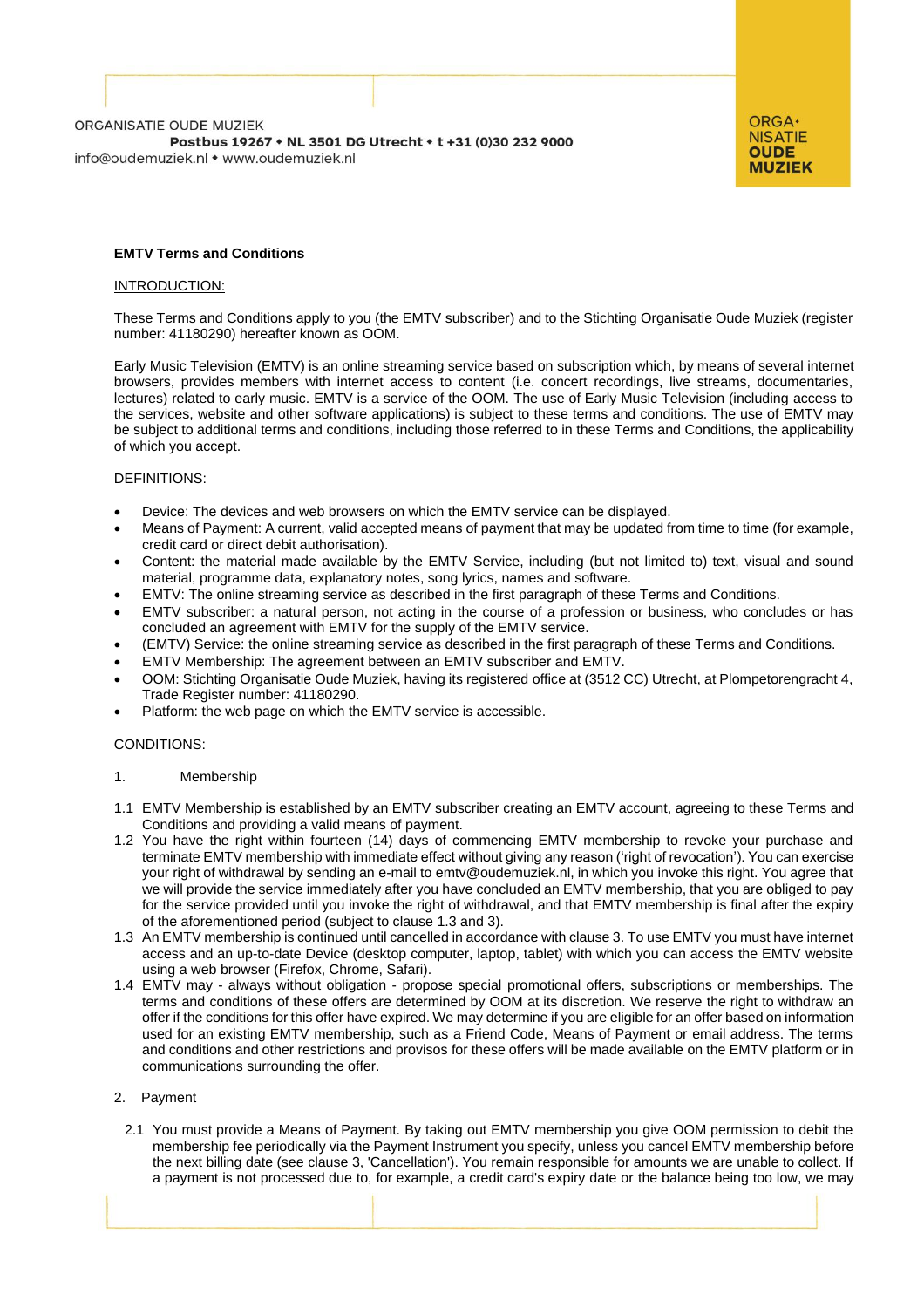

deny access to the service until the charges can be debited from a valid Payment Instrument or - at OOM's discretion - terminate EMTV membership with immediate effect. The EMTV subscriber has complied with the payment obligation at the moment that the subscription fee is unconditionally received by OOM. The EMTV subscriber gives permission to OOM, whether through a third party or not, to carry out all actions needed to make payment to the Payment Instrument chosen by the EMTV subscriber. The provider can charge certain costs for the use of some Payment Instruments. For more information, please contact (the provider of) your Payment Instrument.

- 2.2 You may update your Means of Payment on the Account page or by sending an e-mail to emtv@oudemuziek.nl, stating the e-mail address with which the EMTV membership was entered into. You authorise us to continue to debit the applicable Payment Instrument for EMTV costs if a Payment Instrument is updated.
- 2.3 EMTV Membership will be debited to your Payment Means on the specific payment date indicated under your account. The frequency of the payment cycle depends on the type of subscription. In some cases the payment date may be changed, for example if we were unable to debit the EMTV membership from your Payment Instrument.
- 2.4 We may change our subscriptions and the price of the service from time to time. However, any price changes or changes to subscriptions will always be clearly communicated and will not apply until 30 days after notification.
- 3. Duration, extension and cancellation
- 3.1 An EMTV membership is always taken out for a limited period of time a monthly subscription for the duration of one (1) month, a yearly subscription for the duration of one (1) year - and cannot be cancelled prematurely. Thereafter, EMTV membership is automatically extended for an indefinite period.
- 3.2 An EMTV subscription can be cancelled by both you and OOM at any time. After you have cancelled the subscription, you can continue to use the service until the end of the relevant billing period or - after extension - a notice period of one (1) month applies. Your account will not be closed at the end of the billing/cancellation period, but you will no longer be able to view content from that time onwards. If you want to see when your EMTV membership will end, click on 'Account' on 'My subscription'. OOM reserves the right to cancel the subscription with immediate effect, if special circumstances so require.
- 3.3 Payments are non-refundable and we do not offer refunds or credits for partial membership periods or for any unused EMTV account. If you wish to cancel, you can do so on the 'Account' page[. Follow the instructions for cancelling your](https://oudemuziek.nl/emtv/faq/betaling/)  [EMTV membership here.](https://oudemuziek.nl/emtv/faq/betaling/)
- 3.4 Sections 4, 5, 6 and 7 of these Terms and Conditions , as well as other articles/conditions which expressly or by their nature must remain in force after cancellation of EMTV membership and/or these Terms and Conditions and/or the service, shall remain in full force after cancellation.
- 4. EMTV Service
	- 4.1 The EMTV Service and the content accessible through the service are for personal, non-commercial use only and may not be shared with anyone outside the domestic sphere. With an EMTV membership you agree not to use the service for public purposes.
	- 4.2 You may not archive, reproduce, distribute, modify, publish, license, offer for sale, use or create derivative works from any content or information recorded or obtained through the Service (except as expressly permitted in these Terms and Conditions). You also agree not to circumvent, remove, modify, disable, limit or interfere in any way with the content protection of the Service. We will terminate your account if you violate these Terms and Conditions, if there is suspicion of a violation of these Terms and Conditions, or if you use the Service in an illegal or fraudulent manner.
	- 4.3 You agree to indemnify OOM against all reasonably foreseeable losses, damages and reasonable expenses suffered or incurred by OOM arising out of or in connection with: i) your breach of these user or other applicable terms, ii) any activity in which you engage on or through the EMTV service and iii) your violation of any law or the rights of any third party.
	- 4.4 The content available may vary from one geographical location to another and may change from time to time.
	- 4.5 The picture quality of the service may vary from one Device to another and may be affected by a variety of factors such as location, available bandwidth and speed of internet connection. OOM does not guarantee that third party applications and Devices are compatible with (the) EMTV(service).
	- 4.6 The EMTV software is developed by and for OOM and may only be used for authorised streaming and access to EMTV content. The software and user interface may vary from Device to Device and the functions may also vary from Device to Device.
	- 4.7 OOM has the right to put the service out of commission temporarily, amongst other things for the purposes of maintenance, modification of the software used or improving quality. However, OOM is never liable and/or obliged to pay compensation in relation to such taking out of service. OOM is under no obligation to provide specific content via EMTV, and OOM or relevant owners may remove content such as songs and videos without notice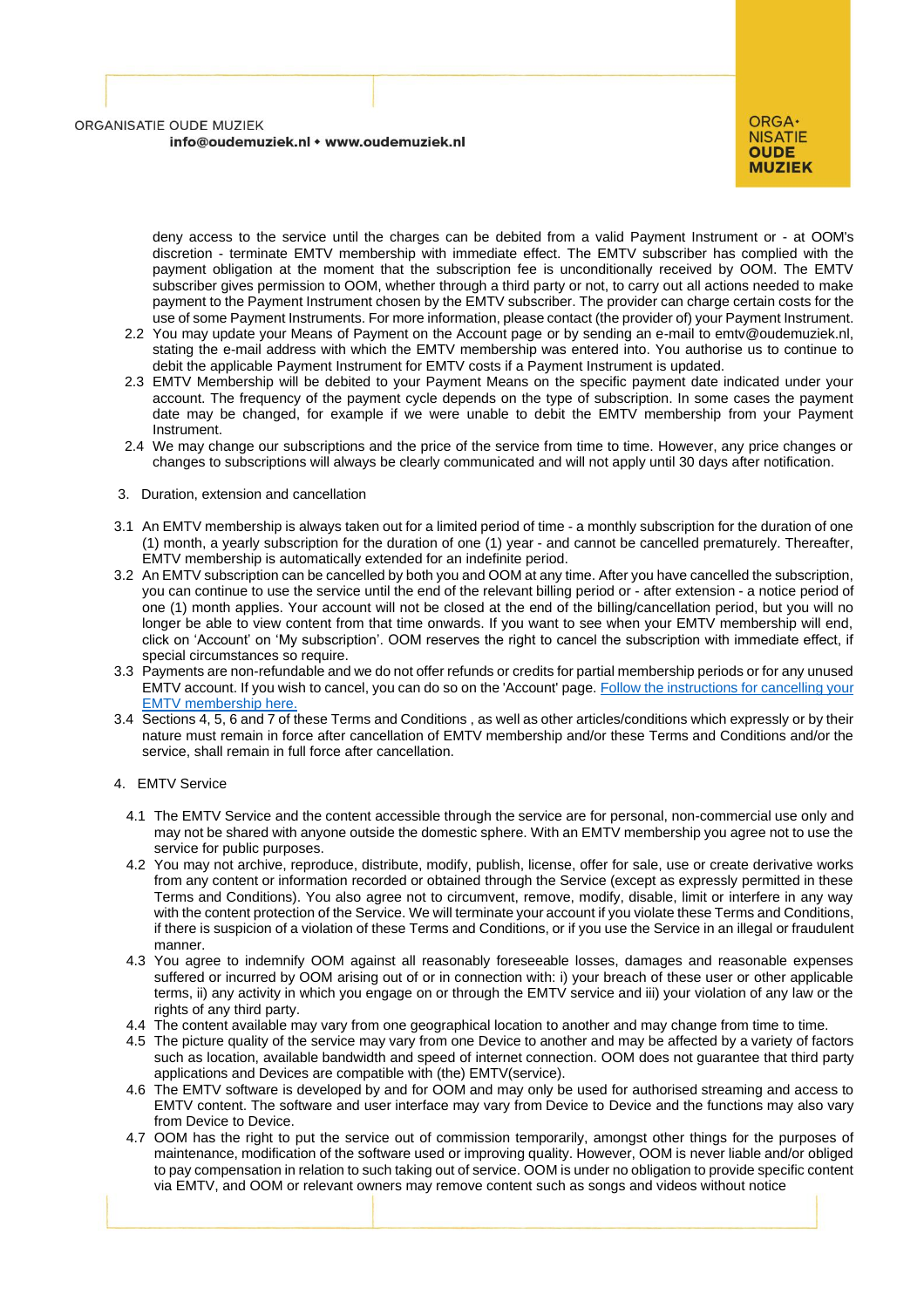

## 5. Password and Access

5.1 The subscriber who has created the EMTV account by whose Means of Payment the membership fee is debited is the account owner and responsible for all activity on the EMTV account. If the account holder wishes to retain control of the account and prevent anyone from accessing it, the user must monitor the Device used to view the service and keep secret the password and Means of Payment to the service. The account holder is responsible for the accuracy of the information provided to us in relation to all aspects of the account, and for updating it as necessary. We may delete or temporarily block the account to protect the Service against identity theft, a breach of the terms in these Terms and Conditions, or other fraudulent practices.

#### 6. Intellectual Property

- 6.1 During an EMTV membership you are granted a limited, non-transferable, non-sublicensable and non-exclusive right to access the service and the content. Notwithstanding the foregoing, no right, title or interest is transferred to you. All intellectual property rights arising from content, software, EMTV and the platform remain the full property of OOM or its licensors, even if these (or at least parts thereof) are installed on a Device. All trade names, (trade or service) brands, logos and domain names and other features of EMTV are the exclusive property of OOM or its licensors.
- 6.2 You agree to respect the intellectual property rights of OOM, not to infringe such intellectual property rights or those of third parties and not to use the service in a way that is otherwise not permitted under these terms and conditions of use and in particular clause 4.2.
- 6.3 To the extent that you as a user publish, upload or otherwise contribute content on EMTV and/or the platform, you grant a non-exclusive, transferable, sublicensable, royalty- free, fully paid up, irrevocable and worldwide licence to OOM which will apply until you remove the content. Hereby you also expressly waive any 'personal rights' or similar rights, such as the right to be recognised as the author of the content. When you provide feedback (or other suggestions or ideas) in connection with (your use of) the service or EMTV, you acknowledge that such feedback is not confidential and that OOM has the right to use such feedback, without restriction and without payment to you. You warrant that when contributing content or providing feedback you will comply with these terms of use: clause 4.3 applies in full.

#### 7. Miscellaneous

- 7.1 These Terms and Conditions are governed exclusively by Dutch law. These conditions do not limit any mandatory consumer protection laws that may apply in your country.
- 7.2 By creating an EMTV membership and/or using the service, you give us permission to process your personal data. For the processing of personal data, the *privacy* statement of the OOM applies.
- 7.3 If you need help with viewing, please consult the frequently asked questions or contact us on [emtv@oudemuziek.nl.](mailto:emtv@oudemuziek.nl)
- 7.4 If one or more provisions of these Terms and Conditions are held to be invalid, unlawful or unenforceable, the validity, lawfulness and enforceability of the other provisions shall remain in full force.
- 7.5 You are not permitted to transfer or encumber any rights or obligations (arising) from EMTV membership or these user or other terms and conditions, in whole or in part, without the express written permission of OOM. This stipulation has both a contractual effect and a property law effect. OOM is at all times allowed to transfer rights and obligations to third parties or to encumber them, unless an important interest opposes this; you agree to this in advance.
- 7.6 These terms and conditions may be amended from time to time. We will notify EMTV users at least 30 days before such changes take effect. If you extend your EMTV membership, you thereby agree to the change.
- 7.7 We send information about the service and the account in electronic form only.
- 7.8 OOM gives no guarantees and excludes any liability in connection with the use of the EMTV service, its content or the (temporary) inaccessibility thereof, including but not limited to any malfunctions, maintenance, interruptions or inadequate functionalities and/or failures of the EMTV subscriber's equipment and internet connection. The minimum functionalities and requirements for playing content can be [read on the platform.](https://oudemuziek.nl/emtv/faq/problemen-bij-het-afspelen/)
- 7.9 OOM is under no circumstances liable for indirect damage, including consequential damage, loss of profit, missed savings or damage as a result of market stagnation. Any damage must be reported to OOM within two months of the event causing the damage, failing which any right to compensation will lapse in any case. Insofar as any right to compensation exists, OOM's liability is limited to the amount equal to half of the annual subscription costs.
- 7.10OOM is not liable if it can declare force majeure. In these user conditions, force majeure means all deficiencies which cannot be attributed to fault or negligence on the part of OOM and which are the result of circumstances on which it cannot exert any influence, including in any case, but not exclusively, (i.) impossibility of performing due